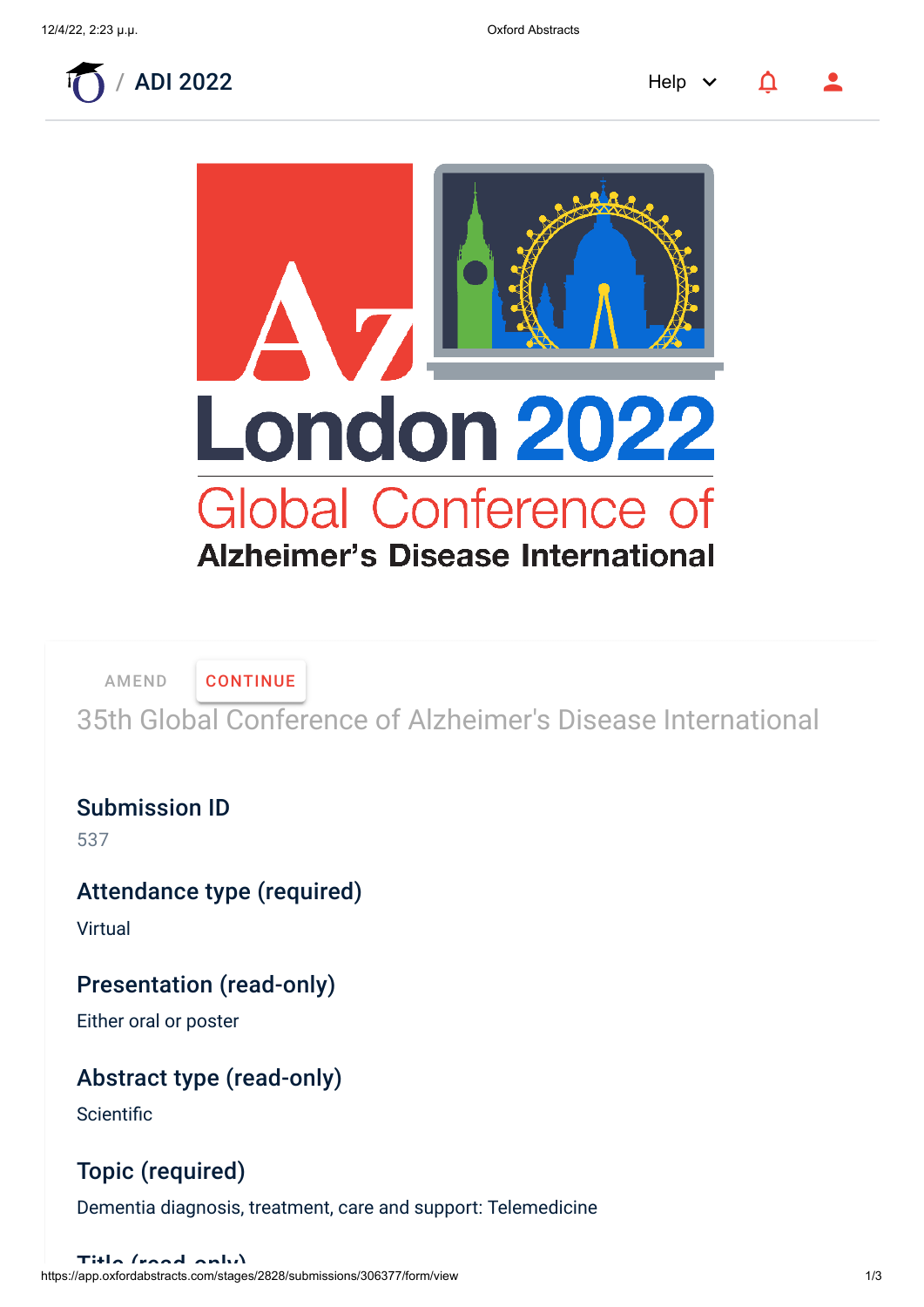

# Abstract (read-only)

Aims: To investigate the potential of long-term monitoring daily functionality in people with cognitive impairment across the Alzheimer's Disease (AD) spectrum using and maintaining a system based on wearable sensors.

Method: An eHealth monitoring platform was developed to collect health and lifestyle data from wearable sensors, which are analyzed, transformed, and presented in visual analytics dashboards to enable clinicians to observe changes over time and adapt interventional programs. 41 participants (16 with mild cognitive impairment, 13 with subjective cognitive decline, 7 with AD, and 5 healthy controls) used the platform at home for 4 to 12 months, while clinicians periodically observed changes in the dashboards and provided feedback about the system usage.

Results: After continuous monitoring, the participants showed statistically significant improvement in sleep patterns and physical activity. These results support the notion that monitoring of physical health and providing feedback to people with cognitive impairment, who received the sensor-based system, have shown improvement in domains such as sleep quality and daily activity. Overall, paired-sample t-test analysis revealed significant improvement (p<0.05) from the beginning to the end of the trial, in physical condition, and in the domains of sleep. Meanwhile, clinicians found the eHealth system extremely helpful and beneficial for receiving objective information about the participants' status.

Conclusion: Deploying a sensor-based system in real home settings of people with cognitive limitations living alone and maintaining its long-term use is not only possible, but also beneficial for clinical decision making in order to tackle cognitive, functional, and behavioral problems.

## Authors and affiliations (read-only)

#### Dr Ioulietta Lazarou (Presenting) iouliettalaz@iti.gr

Centre for Research and Technology Hellas, Information Technologies Institute (CERTH-ITI), Thessaloniki, Greece

Biography (if presenting author): Dr Ioulietta Lazarou (F) received her BSc from the School of Psychology, an MSc in "Medical Research and Methodology" from the School of Medicine, an MSc in "Complex Systems and Networks" from the School of Mathematics. She holds a PhD in Neuroscience from Medical School of the Aristotle University of Thessaloniki (AUTH). She has been working as a clinical research associate in the management and execution of several European and national research projects (Dem@Care, MAMEM, RADAR-AD etc) and the authoring of competitive proposals for research grants. Her research interests include the neuropsychological assessment of people with cognitive and associate disorders, development of cognitive rehabilitation strategies, clinical trials, brain signal analysis of people with neurodegenerative diseases, assistive technologies and remote monitoring of people with dementia and other diseases. She is a member of the Greek Alzheimer's Association and Related Disorders (GAADRD) and the Scientific Committee of the Greek Federation of Alzheimer's Disease and has co-authored over 30 publications in peer-reviewed journals and conferences.

#### Dr Thanos G. Stavropoulos athstavr@iti.gr

Centre for Research and Technology Hellas, Information Technologies Institute (CERTH-ITI), Thessaloniki, Greece

Mr Lampros Mpaltadoros lamprosmpalt@iti.gr